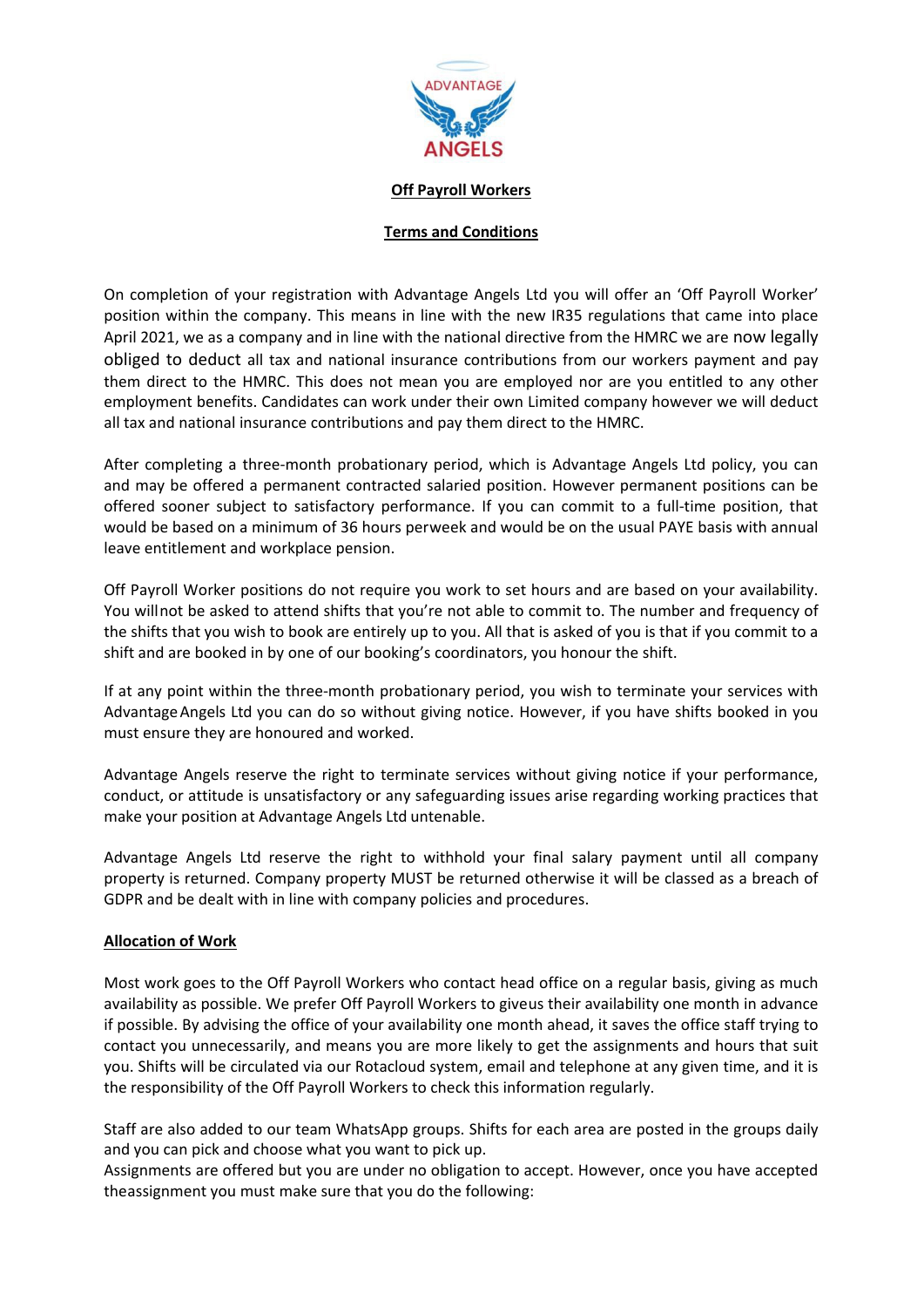

- Do not cancel once you have accepted the shift
- Take full details of the shift i.e., location, date, start time, finish time. This information is always available via our Rotacloud system.
- Make sure that you know where you are going. Do a route planner on the internet or find out about publictransport.
- Turn up on time
- Make sure you are appropriately dressed
- Always carry your Advantage Angels ID badge
- Make sure that you have a timesheet with you
- Report on duty
- Find out the basic health and safety issues in the building i.e., fire exits
- Never do anything you are either unsure about or feel is dangerous

It is your responsibility to get your timesheet signed at the end of your shift by an appropriate member of staff from the care home. All timesheets must be signed otherwise shifts cannot be claimed and paid.

### **Timesheets**

It is your responsibility to get your timesheet signed at the end of your shift by an appropriate member of staff from the care home. All timesheets must be signed otherwise shifts cannot be claimed and paid. Timesheets must be sent to your line manager and [timesheets@advantageangels.co.uk](mailto:timesheets@advantageangels.co.uk) after every shift or by 11.00am the following day so that the week's shifts are in the system for payment.

Please note: Only a scan or phone picture of the signed timesheets are required to be in the system for payment, the hard copy can be sent to us later. Failure to submit timesheets by 11:00am will result in payment not being made in that week/ month's payment run. No additional payment runs can be authorised so you would be waiting until the following month to receive your payment.

### **Shift Cancellation and Non-Attendance**

Non-attendance of booked shifts without prior notification to the agency and care home is a major safeguarding issue and will not be tolerated. The result of this will be instant dismissal and you will be charged for the loss of business if we are unable to refill the shift.

Staff who cancel their prebooked shifts must make the agency aware at least 48 hours in advance by telephone ONLY.

Text messages or emails will not suffice, and staff will be liable and charged for the loss of business if we are unable to refill the shift. Letting the care home down and leaving the care home short staffed is NOT an option.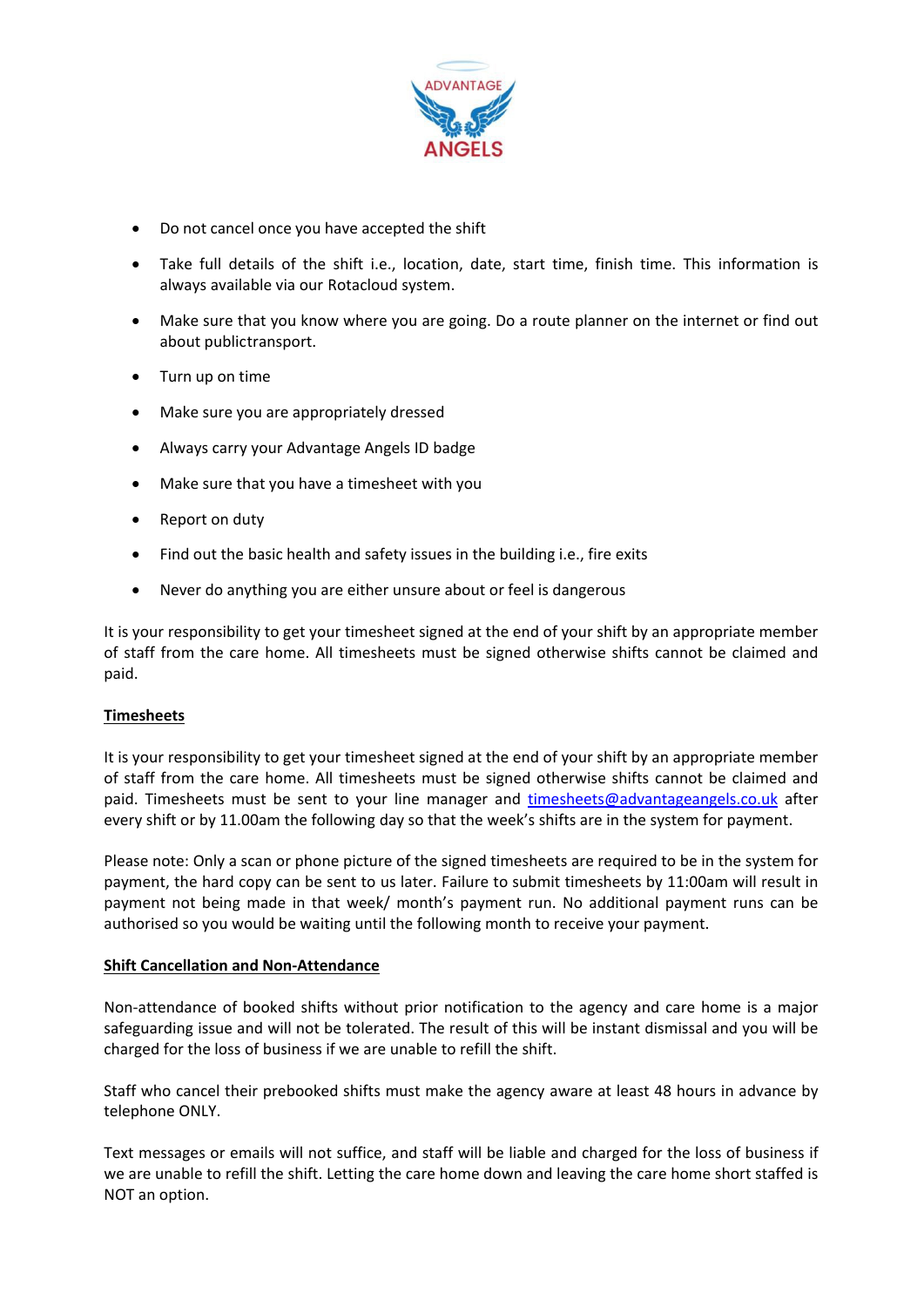

If a shift is cancelled or not attended for a genuinely legitimate medical reason, we will of course waive these conditions with a doctor's certificate (no self-certificates) and in some cases require (D&V) a stool sample.

# **Mandatory Training**

It is your responsibility to keep your training up to date. If your training dates expire then we will not be able to offer you any further work, until such time you update your training.

If you attend company training, which our own in-house trainer, is it chargeable at £100 per practical session. These charges are only payable if you terminate your employment with the company within your first six months of service. In which payment will be deducted from your final salary payment. Training certificates are only valid whilst working for Advantage Angels Ltd and can not be transferred to another company if you leave.

### **COVID-19 Vaccinations**

It is now law that any member of staff we place into a care home setting is double vaccinated. In line with ever changing legislation and law, if boosters also become mandatory, staff will need to comply to be offered further work. Staff are also required to be registered on the NHS app, to be able to download the appropriate COVID-19 passport for care homes to hold on file.

# **Transportation Costs**

Advantage Angels Ltd do employ a full-time driver to assist staff with no transport to and from work for workers that live and work in rural locations, where public transport is limited. However, this is not a free service and staff are expected to pay a fee towards this service which is equal to one hours pay.

### **Salary Advances**

In some emergency cases Advantage Angels Ltd will assist with salary advances. However, these are classed as loans and will be deducted from your salary payment.

### **Permanent Placements**

If you decide that after working with our clients that you wish to join them on a permanent basis, we reserve the right to charge a recruitment fee. This fee will be equivalent to twelve weeks of your average weekly shift bookings.

### **COVID-19**

It is now law that all care staff working in a care home setting is double vaccinated. Upon joining Advantage Angels Ltd you will be required to provide proof of vaccinations in the form of a PDF COVID-19 pass. This can be either the letter format or downloaded from the NHS App. We can no longer accept COVID-19 vaccinations cards as proof. COVID-19 passes must be sent over to our clients prior to any shift bookings for them to also comply with regulations.

You will be required to care for people who may have tested positive for COVID-19. You will be provided with all training and PPE to keep you safe. Refusal to care for COVID-19 positive patients will result in Advantage Angels not being able to provide you with any shift bookings.